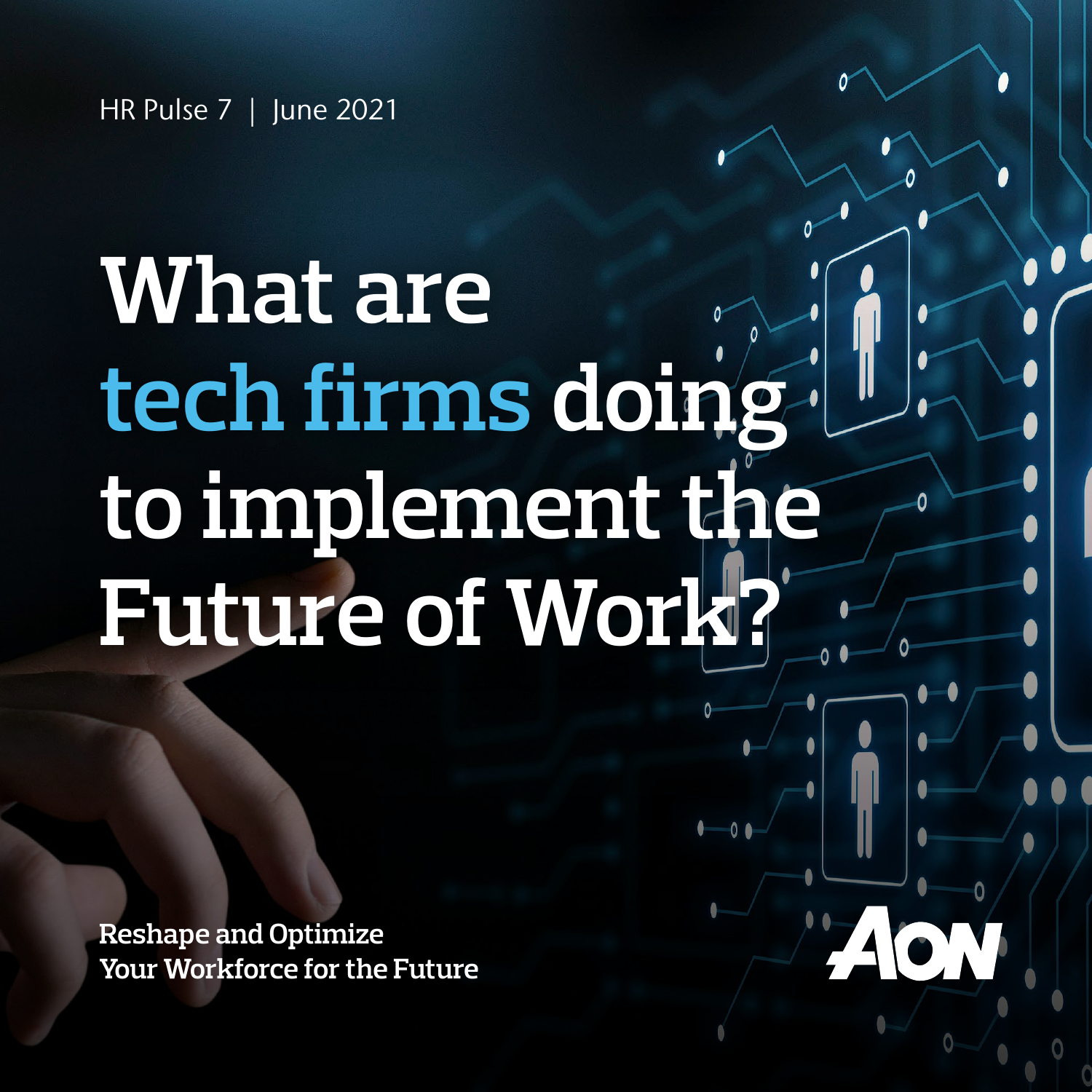**360+ tech companies told us how they are implementing the Future of Work.**

Source: Global HR Pulse Survey #7: Preparing For the Future: How COVID-19 is Changing How and Where People Work Forever, conducted from April 20 to April 28, 2021 with 1,451 respondents across the globe.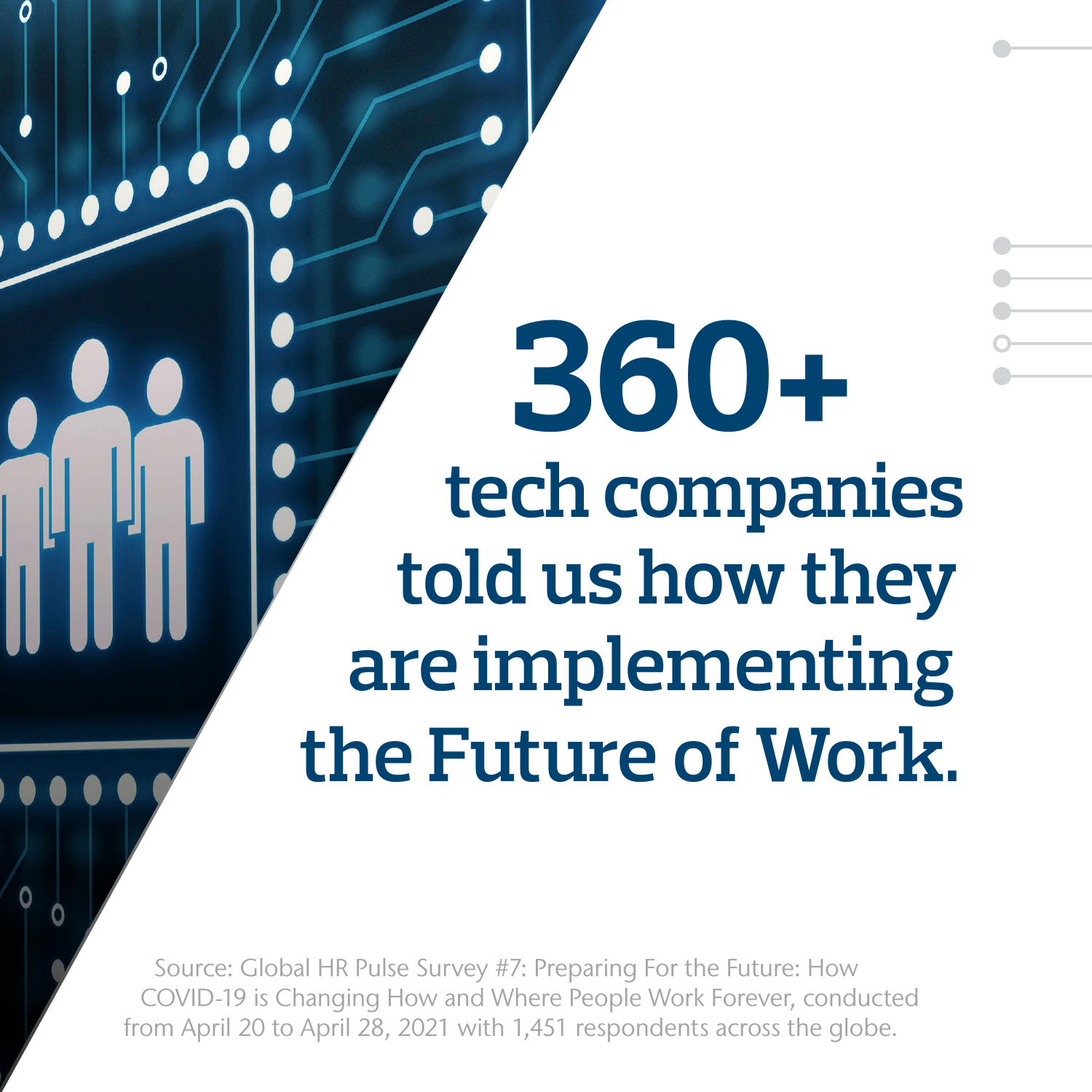# **28% are already reshaping their workforce**

**These leading companies are taking the following steps…**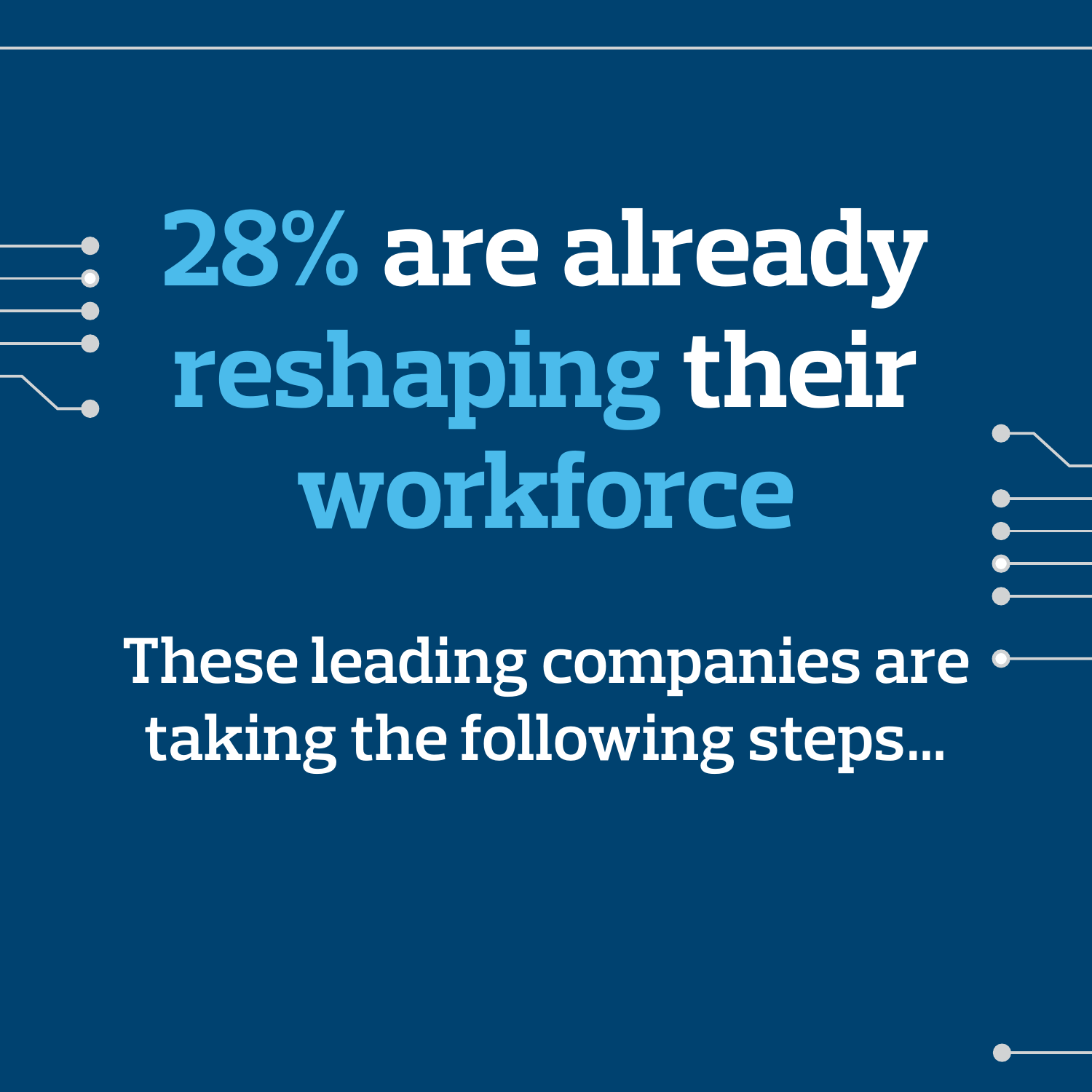#### **Attract and Retain Talent**

Aon helps organizations understand and close future skills gaps to increase diversity in sourcing and develop and retain talent.

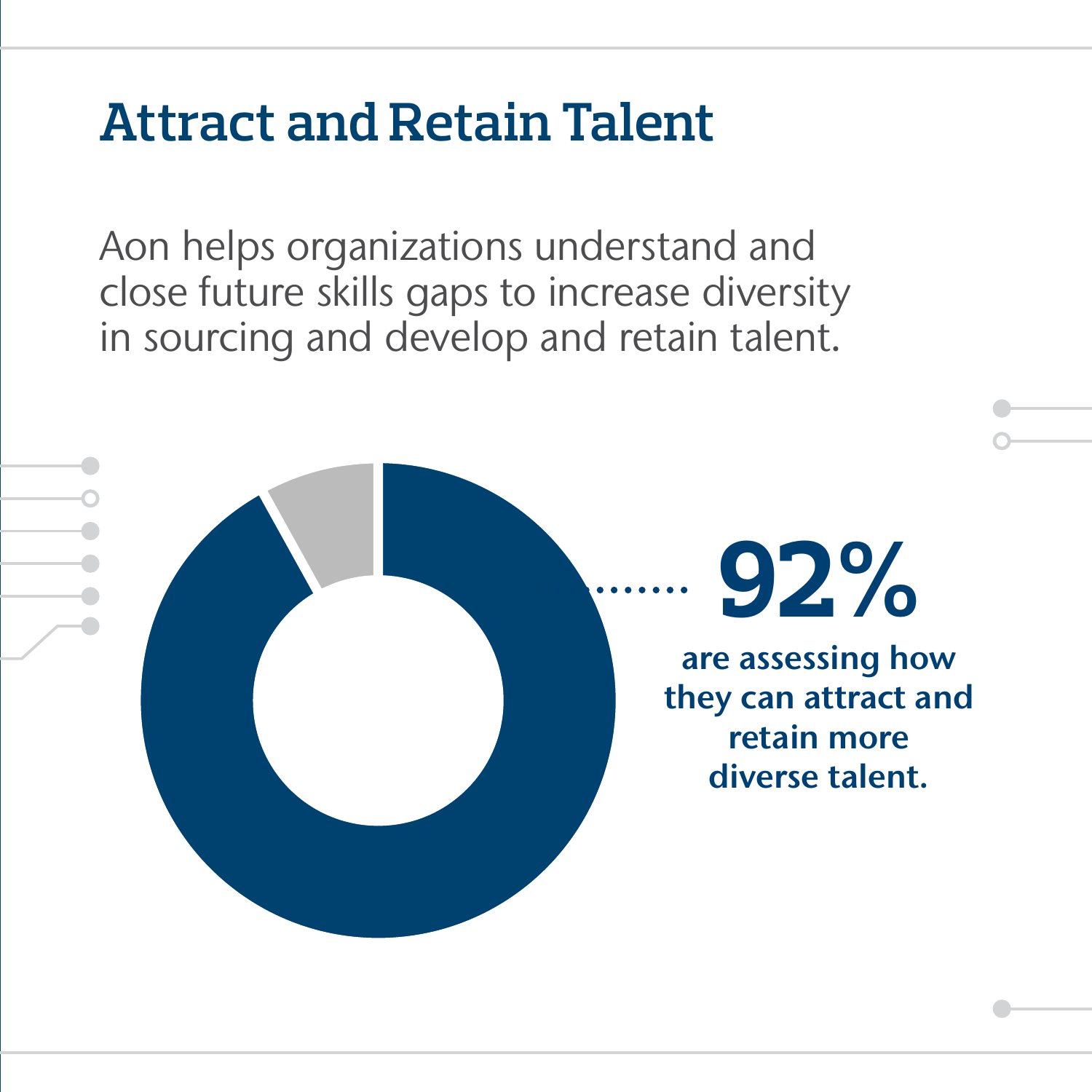#### **Remote Working**

Aon helps firms assess different working models (best combination of home, hybrid and office) and define what return to office means for you.

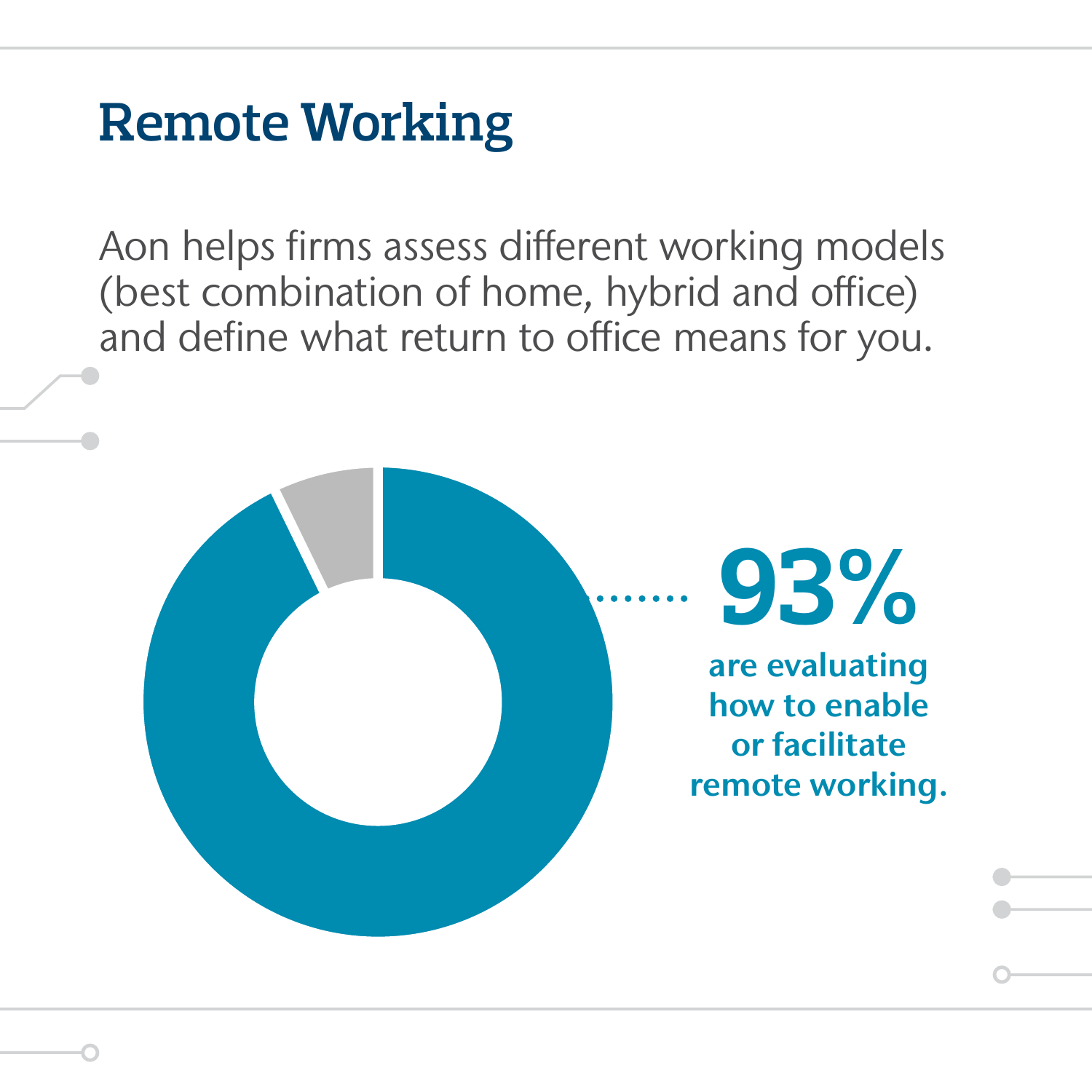#### **Workforce Wellbeing**

Aon's five dimensions of wellbeing (physical, emotional, social, financial and professional) enable specific actions.

### **90%**

are looking at ways to ensure and maintain wellbeing of their workforce.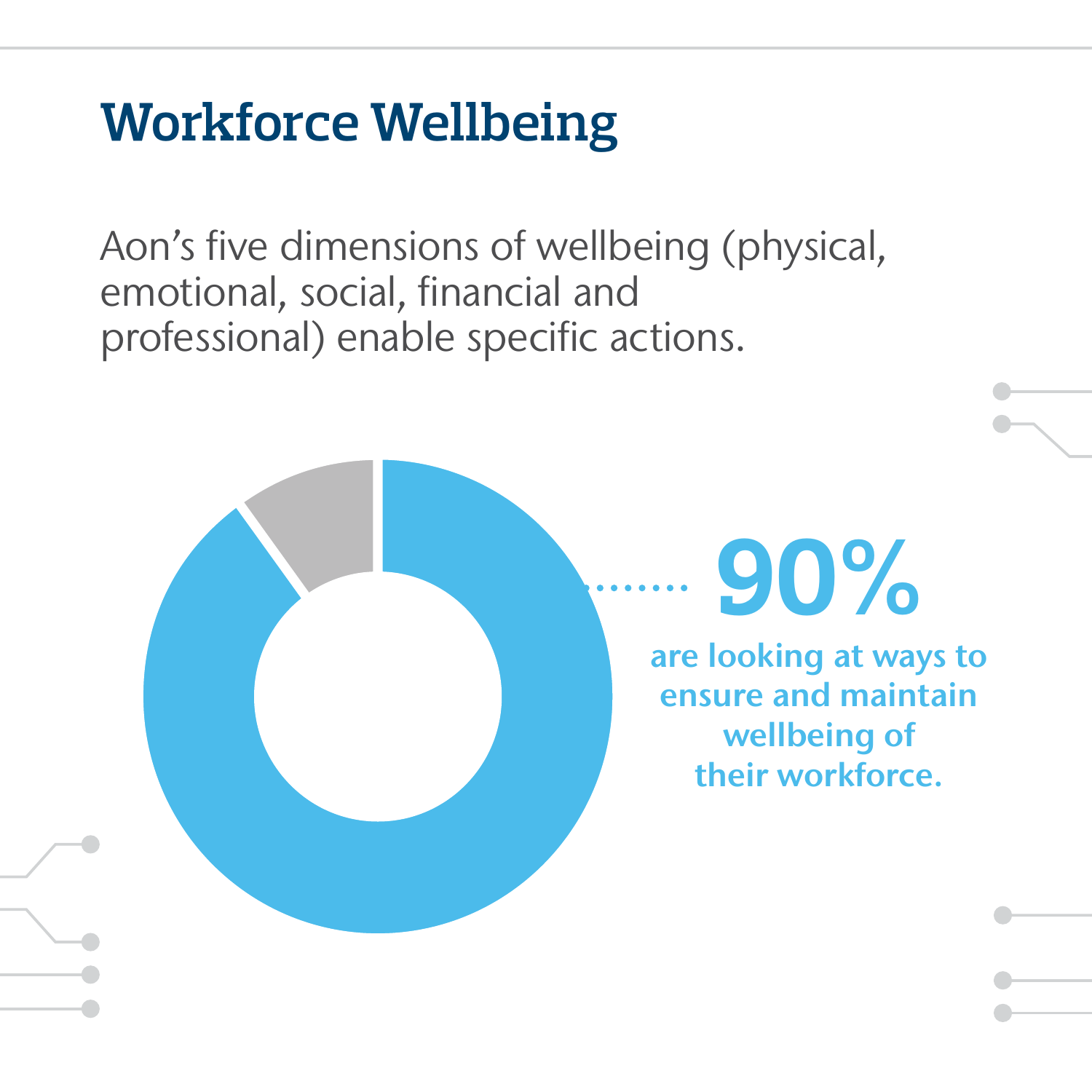#### **Resilient Workforce**

A workforce that can respond positively to change will accelerate a firm's success. Aon enables sustainable workforce agility and resilience.